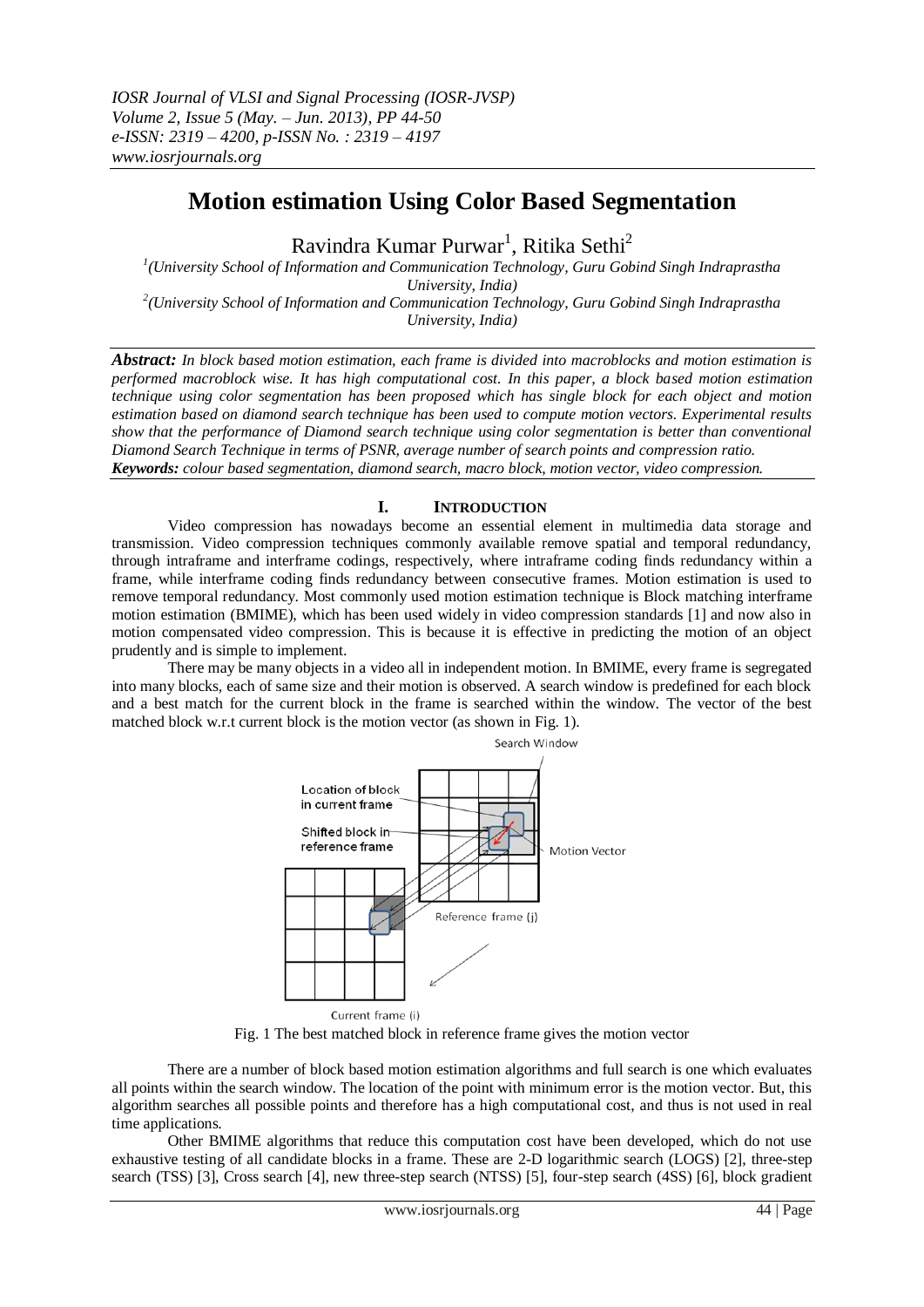descent search (BGDS) [7], Diamond Search (DS) [1, 8], Hexagonal Search [9, 10], dynamic pattern search [12], etc.

In all these algorithms, each frame is divided into equal size blocks and motion estimation is performed block by block. If an object expands over multiple blocks, its motion information is described by multiple motion vectors, one for each block. It increases computation cost. In this paper, a color based segmentation of each object is first performed. Using this segmentation, a block can be defined by a single block whose motion estimation is done only once, reducing cost computation. Most importantly this algorithm gives highly reduced computational cost, the reduction of average number of search points by 99% while an increase in the PSNR value by 4.5% in comparison with the conventional diamond search algorithm. The quality/compression ratio has also increased by approximately 4% than the conventional DS algorithm.

The proposed algorithm is given in Section II. Section III presents the analysis of the new algorithm, experimental results of the comparison of this algorithm with conventional DS algorithm is given in section IV. Conclusion is materialized in section V.

# **II. PROPOSED COLOR SEGMENTATION BASED MOTION ESTIMATION ALGORITHM**

The proposed algorithm consists of two basic steps:

- (i) Identify Object in video using color based segmentation, and determine the minimum size block for each object which contains it.
- (ii) Apply centre biased Diamond search algorithm on the block containing the object only and determine the motion vector of the object block for motion estimation.

#### **1. Color Based Segmentation**

In the beginning of this motion estimation algorithm, in each frame, thus the desired object block is identified. This is done by color based segmentation. Segmentation is subdividing an image into its constituent regions or object. Different objects in videos may contain different colors and the aim is to identify the color range of the color contained in object concerned, which is clearly a subspace of the total color space. The algorithm takes advantage of RGB color space to identify objects in the video frames. Each color has its own hexadecimal value for Red, Green and Blue True colors in the RGB color space. Keeping this as a constraint the object was identified using connected component theory for multicolored object. The range for each color in the object is specified in the color space, and a separate binary image is obtained for each color. After addition of all these binary images, the object is segregated by labeled components.

The binary image then obtained contains only the object concerned. The dimensions of the object are derived by scanning the frame and identifying pixel values equivalent to zero as a part of object as shown in Fig. 2. A left to right scan of the binary image gives the first pixel of object on top left corner; a right to left scan gives first pixel of object on top right corner. Similarly top to bottom scan gives first pixel of object on top, and a bottom to up scan gives first pixel of object at bottom. The difference of the coordinates gives the width and height of object and hence the sizes of the block containing object.



Reference Frame

Fig.2 scanning the frame from all sides to obtain the size of block containing object

### **2.Motion Estimation Using Diamond Search**

Motion estimation must be done after object identification. Motion vector is computed using diamond search technique.

The DS algorithm employs two search patterns. The first pattern, called large diamond search pattern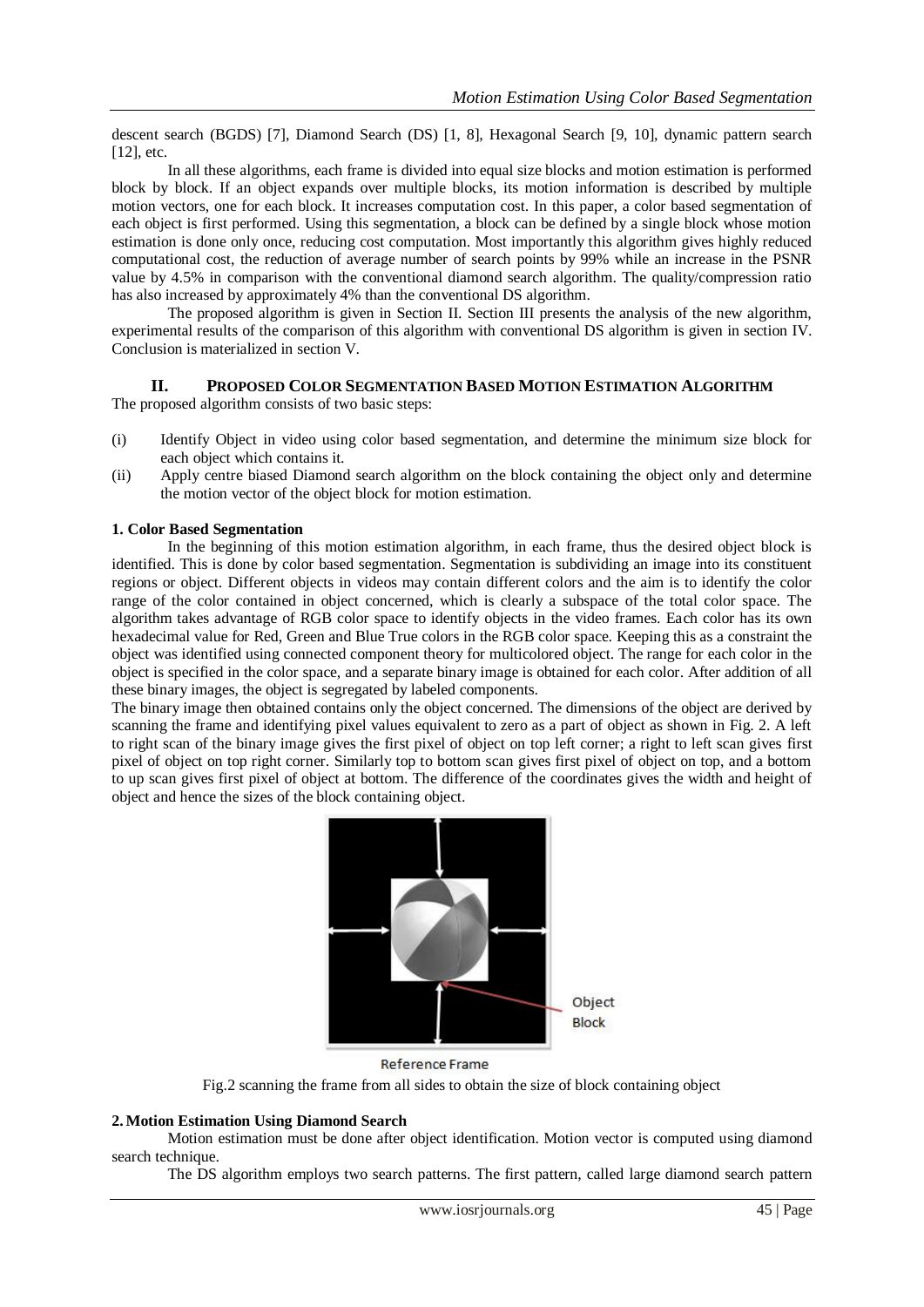(LDSP), comprises nine checking points from which eight points surround the center one and form diamond shape around it. The second pattern consisting of five checking points forms a smaller diamond shape, called small diamond search pattern (SDSP) [1]. In the searching procedure, LDSP is repeatedly used until the step where minimum block distortion (MBD) occurs at the center point. The search pattern is finally switched from LDSP to SDSP to reaching the final stage. Among the five checking points in SDSP, the position giving the MBD provides the motion vector of the best matching block. This step is repeated for all blocks in the frame, to obtain different motion vectors for all blocks in it.

The block dimensions are obtained by color based segmentation and determination of size of the object block. As already mentioned The FFS algorithm searches all the points in the search area, which has high cost. Like any other low bit-rate videos, this algorithm also uses a search area of  $\pm 7$  (or 15×15) search window [11]. The search window is formed around the centroid of the object block as shown in Fig. 3



Fig. 3 block containing object showing search window around centroid of object block

Diamond search algorithm follows two designs; the first design, called large diamond search design (LDSD), consists nine candidate points of which eight surround the center to form a diamond shape  $(\Diamond)$ , while second design consists of five candidate points forming a smaller diamond shape, this is small diamond search design (SDSD). Diamond search in this algorithm begins from the centre of search window, which also forms the centroid of object block, first following the LDSD around centroid. The next step depends on whether the minimum is obtained at the end points or the line points.

(a) If the minima is at the diagonal point, only three new candidate points need to be calculated for minima as in Fig4(a), else,

(b) If minima is at the corner point five new candidate points need to be calculated for minima as shown in fig 4(b).

The candidate points for the second step are chosen keeping in mind maximum possible overlapping, which in turn reduces the average number of search points to be calculated. The main aim of keeping the starting search point at the centre of the block is to reach out as far as possible for covering maximum possibilities of the optimum point, showing the movement. This reduces the chances of being restricted to local minima. The final search step is when either the point reaches boundary of the search window or when minimum of first and second step coincide with each other, this is when SDSD is applied, and only four candidates (shown by ● in Fig. 5)need to be calculated.

The minima among all candidate points in any step are calculated using MAE (Mean Absolute Error), this is found out for the object block of size M×N, which was determined in Section III(A). The upper left corner of block is given by(x, y) in the Current frame (cur), which is estimated using motion vector (vec(x,y)) with the reference frame(ref) :

$$
MAE_{(xy)}(vec) = \sum_{n=0}^{M} \sum_{n=0}^{N} (cur(x, y) - ref(x + vec(x), y + vec(y)))
$$
\n(1)

The search for minima in the search window for the object block can be completed by recursive application of LDSD algorithm.

The motion estimation algorithm using color based segmentation is given as:

- 1. Identify the object concerned using RGB color space and application of color based segmentation.
- 2. Determine the dimensions of object and its centroid.
- 3. Calculate motion vector by diamond search algorithm on the object block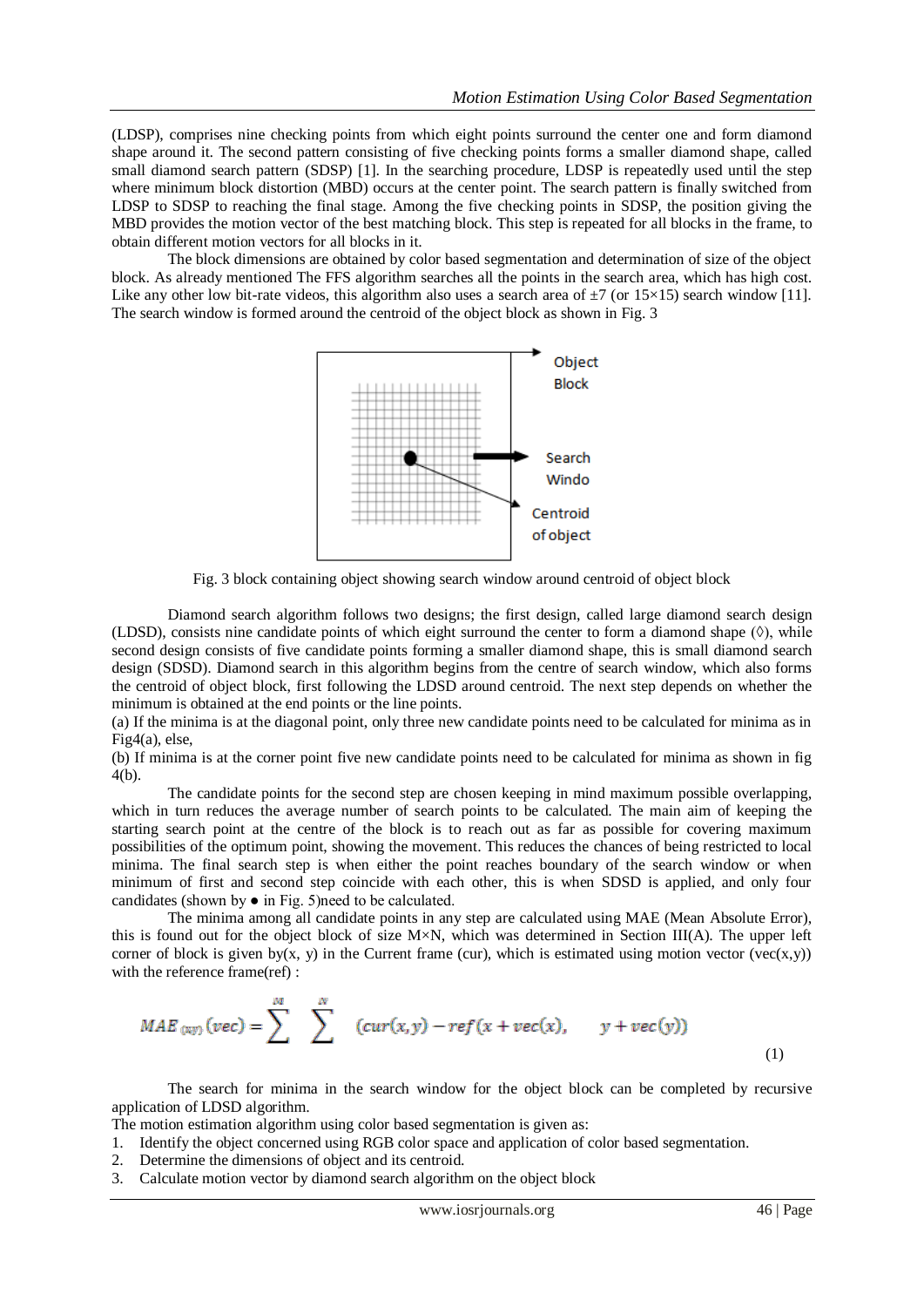- a) The algorithm starts by placement of LDSD at (0, 0), centre of search window, centroid of object block. Calculate the MAE for all nine candidate points specified as "1" in Fig. 5. If MAE is minimum at centre of diamond, follow (c), else follow (b).
- b) If MAE is minimum at any of the candidates other than centre, follow LDSD (as in Fig. 4(a), (b)), else MAE is at centre, so, follow (c). Repeat this step.
- c) Switch from LDSD to SDSD as in Fig. 4(c). The four internal candidates around the minima obtained in previous step are evaluated.



Fig. 4 Diamond search design (a) when minimum at end point (b) when minimum at line point (c) Final step

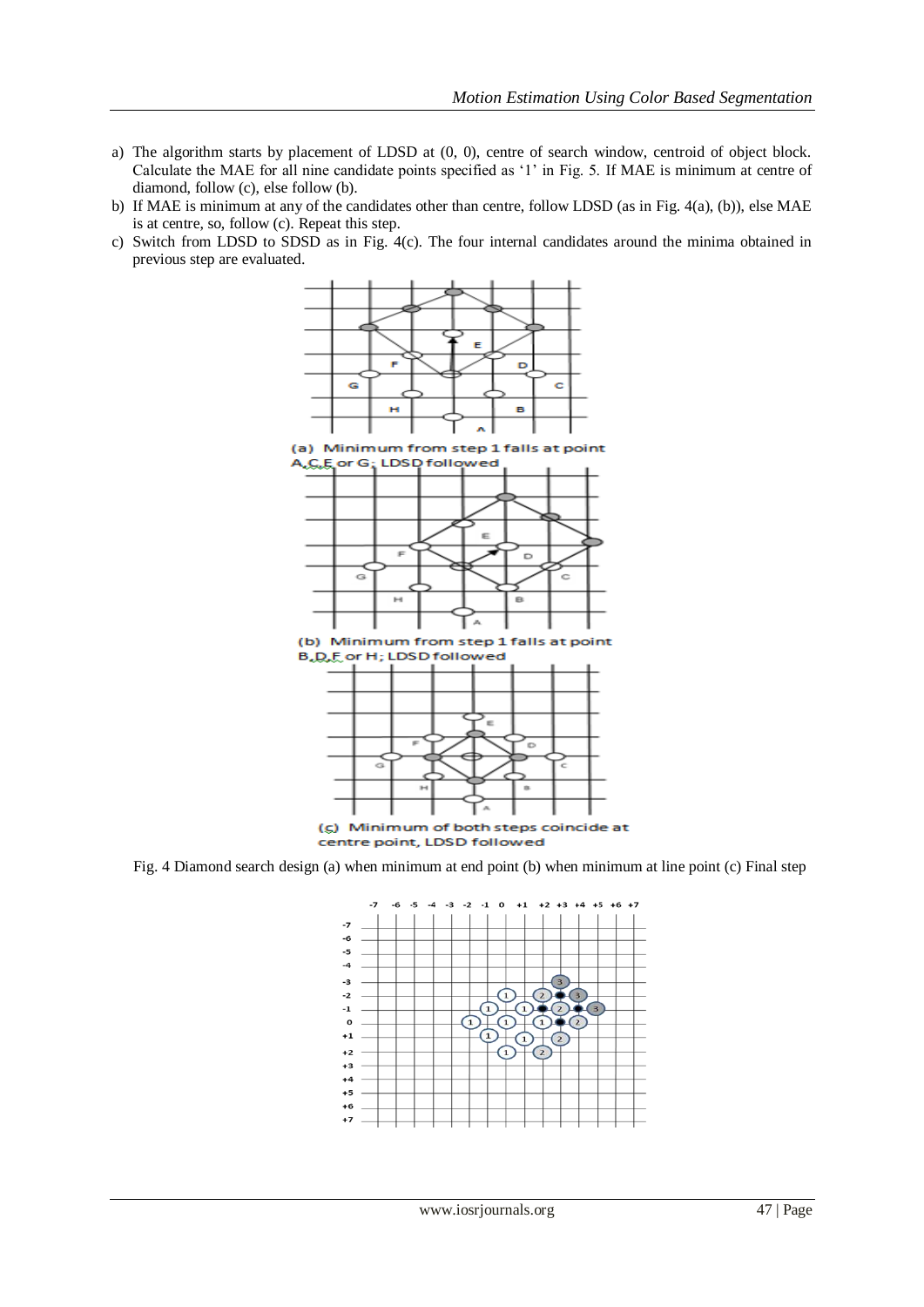Fig. 5 A search path at centre of the object block. Minimum error at step 3 coincides with step 2; a small diamond search gives the final minimum error at centre of step 2 large diamond.

### **III. ANALYSIS OF PROPOSED ALGORITHM**

We particularly compare this algorithm with DS algorithm. This comparison is done using MATLAB Version 7.4.0.287 (R2007a) using Windows XP Platform, Intel dual Core processor with clock speed 2 GHz and 1024 MB RAM.

First, color based segmentation provides easy, simple and effective segmentation of object. Compared to other ways of identification of objects, this method particularly gives optimal boundary of object, combined with connected component. The color of object can distinguish it from the background as compared to other criterion.

Secondly, the algorithm applies DS on only one block for an object rather than multiple blocks as in conventional DS motion estimation technique. This block is special as it contains the object, whose motion is to be monitored for motion estimation. In comparison to conventional DS the proposed algorithm greatly reduces computation cost.

Third, it is advantageous over other motion estimation algorithms as it includes overlapping of candidate points, reducing the computation even more. Also the search begins from centre of the search window and not from corner of the block as in other BMIME algorithms and DS algorithm. This gives maximum coverage of finding optimum minimum search point as search is centre biased and follows diamond pattern.

PSNR value, Number of search points and compression ratio are taken as the performance parameters for proposed algorithm. To compute the PSNR, the block first calculates the mean-squared error using the following equation:

$$
MSE = \frac{\sum_{M,N} \left[Cur(m,n) - est(m,n)\right]^2}{M \times N}
$$
\n(2)

In (2), *M* and *N* are the number of rows and columns in Current frame *(cur*  $(m,n)$ *)* and estimated frame(*est* (*m,n*)). Then the block computes the PSNR using the following equation:

$$
PSNR = 10 \log_{10} \left( \frac{R^2}{MSE} \right) \tag{3}
$$

In (3), *R* is the maximum fluctuation in the input frame data type. The images used for PSNR calculation are grayscale, thus it has an 8-bit unsigned integer data type, and  $\overline{R}$  is  $8^3 = 255$  here. The unit of PSNR in this case is decibels (dB).

## **IV. EXPERIMENTAL RESULTS**

All the theoretical assumptions cannot be followed in real time, and do not give the expected results. Thus, it is necessary to actually perform the algorithms on a tool for actual observations and results. In all experiments, motion vector, average search points, all the blocks contained in frame are considered for DS algorithm. The block size is taken as  $16\times16$  for all blocks in DS, thus motion vectors are also many according to the number of blocks. However in new algorithm A single motion vector is generated for a single current frame, average search points exist only for the block containing object, and window size in both the algorithms is taken  $+7.$ 

For complete tests, four video sequences were considered, all with different motion content. We considered 100 frames for each video. First, considering the "box" sequence, this is a body in motion sequence, with object moving and a still background. The second sequence, "ball" is that of an object in motion with zooming effects. The video sequence, "purse" is a video with still object and moving background.

Fig. 6 summarizes the frame wise comparison of PSNR value, Average Search point numbers and compression ratio after applying DS and New Motion estimation algorithm using Color Based Segmentation on the video sequence "person". Since the number of search points in conventional DS comes out to be much more than proposed algorithm, i.e., in range of 500-5000 search points as compared to only 10-40 in case of proposed algorithm, the graph is plotted as log (search points) + c) on y axis, and number of frames on x axis, where c is a constant (here c=2).

Table I gives the average PNSR value for different videos observed over the two motion estimation algorithms. The first column enlists all the videos that have been experimented upon. Second and third column present values for respective algorithm for all video sequences.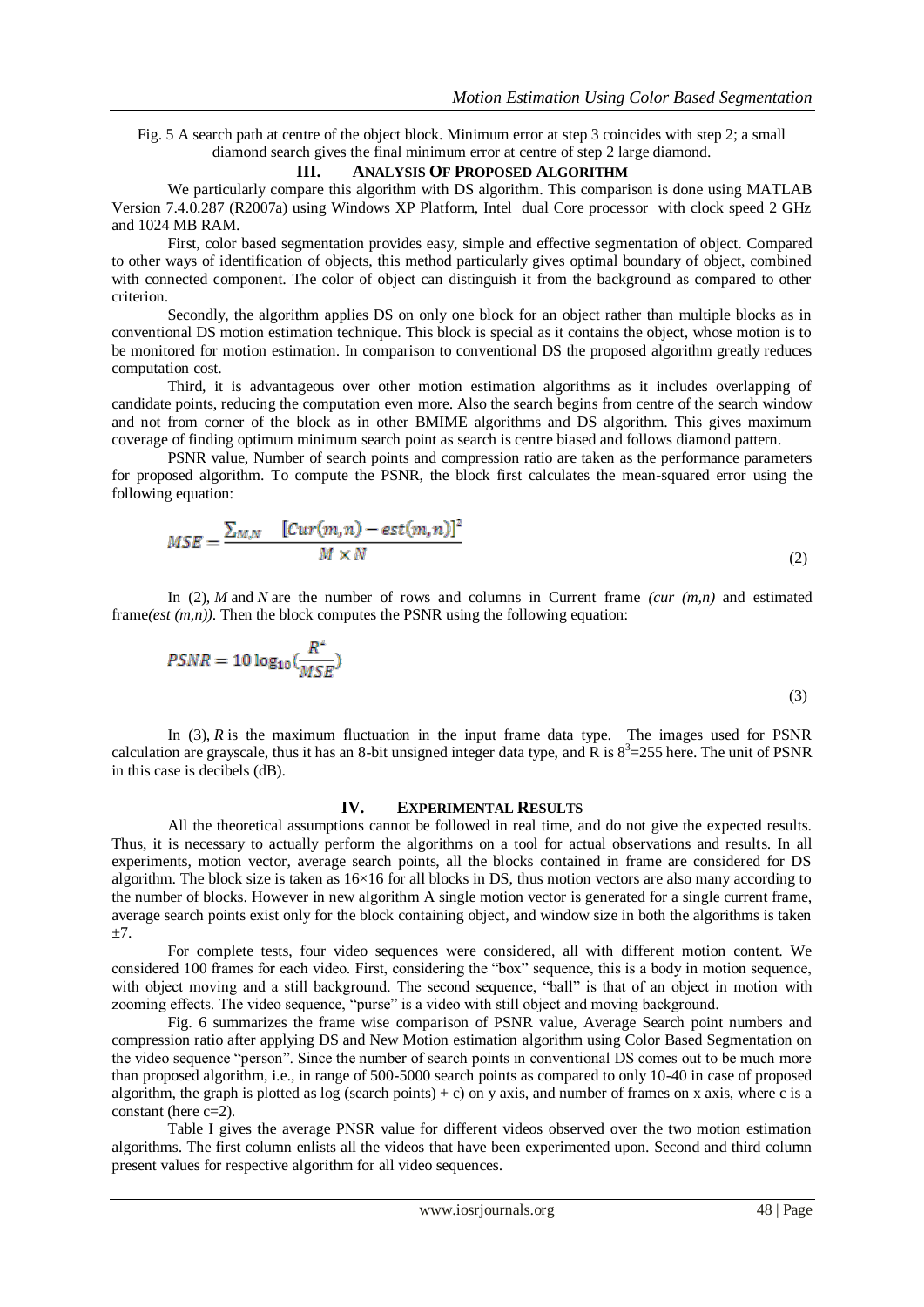Table II summarizes average number of search points in each video sequence. Clearly, new motion estimation algorithm outperforms the conventional DS algorithm. This is obvious as DS finds average search points in a frame by dividing the object block into further smaller blocks of size  $16\times16$ , each block having its own average number, which is not the case in the new motion estimation algorithm. Thus, new algorithm has a faster search speed, and since it has to search very less number of candidate points, it also incurs low computational cost.

The question that arises is - does proposed color segmentation based motion estimation algorithm compromise with the quality of compression and error detection in lieu of faster search and low computational cost? Column 2 and 3 of Table III already gives the answer; the quality in terms of compression ratio is not compromised, but has improved by 4% as stated earlier. Also error detection and distortion has improved by 4.5%, as seen in Table I, where all video sequences show higher PSNR value. Also the estimated frames obtained are much better than that obtained in conventional DS algorithm.

| AVERAGE PSNR VALUE FOR VIDEOS |         |                          |  |  |
|-------------------------------|---------|--------------------------|--|--|
| Video                         | DS      | Color<br>based           |  |  |
| data                          |         | <b>Motion Estimation</b> |  |  |
| Ball                          | 36.2114 | 37.0697                  |  |  |
| <b>Box</b>                    | 21.7174 | 24.2041                  |  |  |
| Person                        | 26.8747 | 28.2168                  |  |  |
| Purse                         | 22.8872 | 22.9790                  |  |  |
| Average                       | 26.9227 | 28.1174                  |  |  |

**TABLE I** AVERAGE PSNR VALUE FOR VIDEOS

| ERAGE NUMBER OF SEARCH POINTS FOR FRAMES OF VIL |          |                          |  |  |
|-------------------------------------------------|----------|--------------------------|--|--|
| Video                                           | DS       | Motion<br>Color<br>based |  |  |
| data                                            |          | Estimation               |  |  |
| Ball                                            | 509.56   | 22.85                    |  |  |
| <b>Box</b>                                      | 5098.46  | 22.4                     |  |  |
| Person                                          | 4213.98  | 13.47                    |  |  |
| Purse                                           | 4540.94  | 10.96                    |  |  |
| Average                                         | 3590.735 | 17.42                    |  |  |

**TABLE II**

AVERAGE NUMBER OF SEARCH POINTS FOR FRAMES OF VIDEO

**TABLE III**

| Video      | DS     | Color<br>based           |
|------------|--------|--------------------------|
| data       |        | <b>Motion Estimation</b> |
| Ball       | 4.7047 | 4.8718                   |
| <b>Box</b> | 3.7018 | 3.8822                   |
| Person     | 3.4149 | 3.6339                   |
| Purse      | 2.7944 | 2.8233                   |
| Average    | 3.654  | 3.803                    |



Fig. 6 Comparison of motion estimation algorithm with conventional DS algorithm in terms of (a) PSNR (b) Average Number Of Search Points (c) Compression ratio for video sequence "Person"